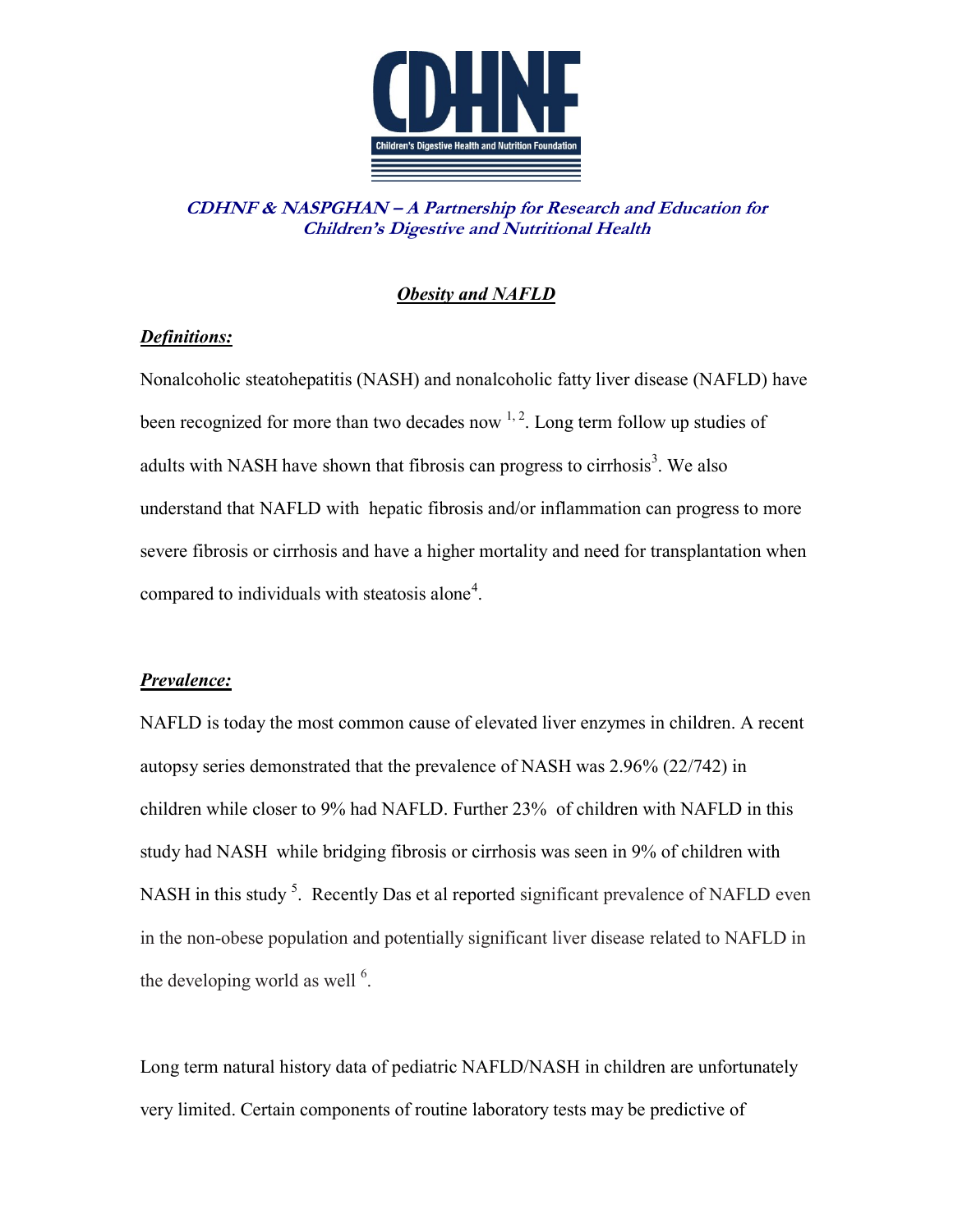NAFLD pattern and advanced fibrosis, but these serologic markers do not at present have adequate sensitivity or specificity to replace liver biopsy data to distinguish NASH from NAFLD<sup>[7](#page-3-6)</sup>. Serum alanine aminotransferase (ALT) and aspartate animotransferase (AST) for example are not reliable measures of histological improvement in  $NASH^8$  $NASH^8$ .

#### *Disease Progression and the importance of liver biopsy:*

Liver biopsy therefore provides insight through histology for accurate diagnosis and evaluation of fibrosis progression in patients with NAFLD/NASH. However, the invasive nature and inherent risk of percutaneous liver biopsy, coupled with debated benefit of liver biopsies in guiding therapy or changing clinical outcomes, have hampered the widespread use of liver biopsy by clinicians and prevented a full understanding of the natural history and progression rates of NASH in both children and adults. Smaller studies indicate that NASH may progress rapidly to fibrosis in children within a short span of 3-4 years<sup>9</sup>[.](#page-3-8)

Multiple cross-sectional studies suggest that NAFLD is a significant risk factor for the development of hepatocellular carcinoma (HCC). It is estimated that roughly 1000 cases of HCC in the United States each year can be attributed to NAFLD. One prospective study of adult patients with NASH cirrhosis found HCC to develop in roughly 7% of patients over a 10 year period. Little is known about the risk for HCC in children. However, the long duration of NASH may impact the development HCC for those who have NAFLD as children.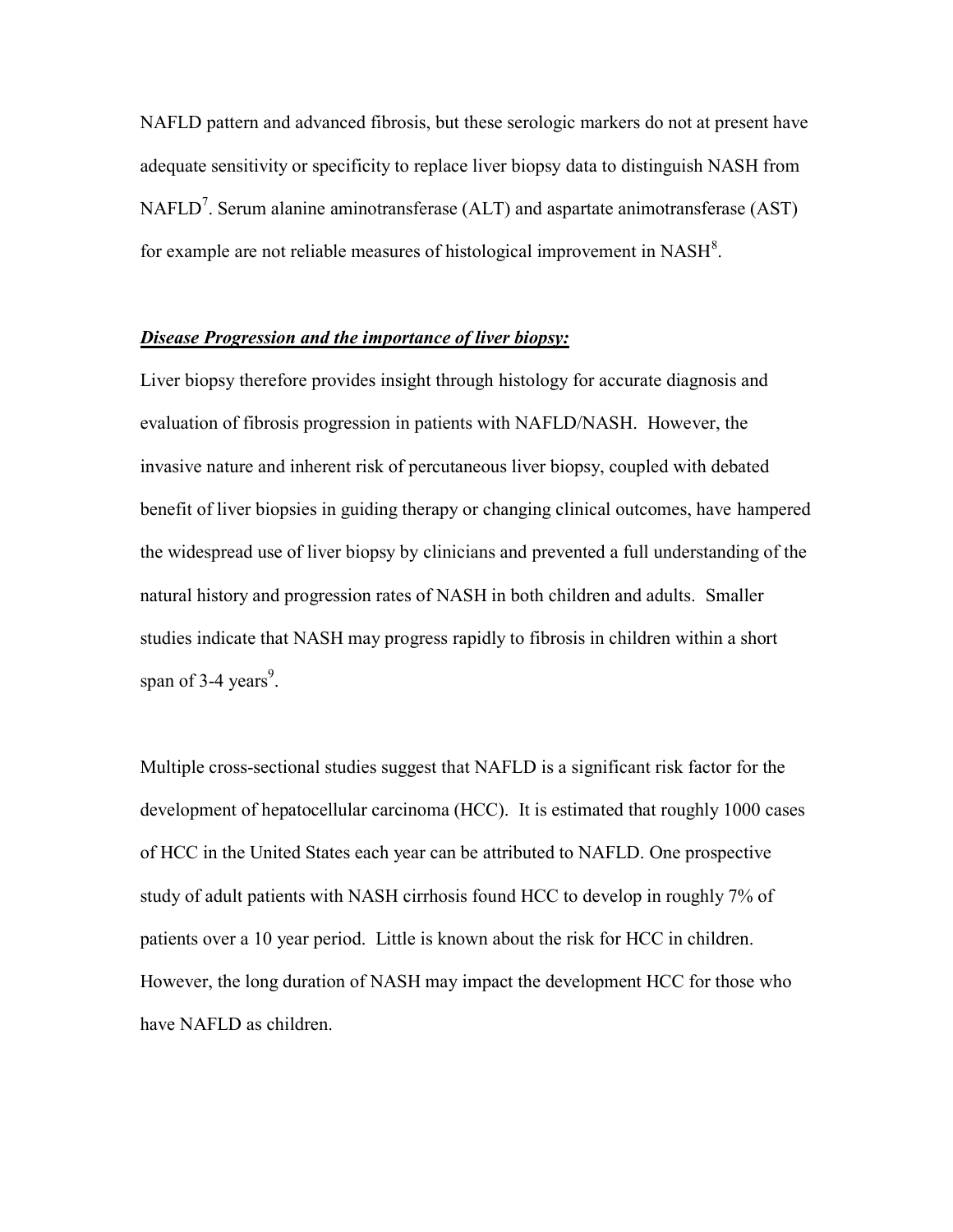The majority of studies on the pathogenesis of NAFLD have been in the adult population. While pediatric and adult NAFLD share many characteristics, known differences between the two, including histological differences, indicate variation in the development of pediatric versus adult NAFLD  $10, 11$  $10, 11$ . While our understanding of the pathogenesis is in its infancy, obesity, central adiposity, and insulin resistance are strongly associated with pediatric NAFLD and inflammation with progression to NASH.

#### *Treatment options:*

Because poor dietary habits and a sedentary lifestyle lead to obesity and therfgore predispose to the development of NASH, the primary therapeutic intervention is gradual and sustained weight loss through a balanced, calorically appropriate along with increased physical activity. Although the direct benefit of lifestyle modification has not been proven for NAFLD, there are enough data to support this recommendation for the typical NAFLD found in obese children

#### *Pharmaceutical Options:*

Vitamin E has recently been highlighted by an adult study by Sanyal and his colleagues within the NASH Clinical research network as a potential therapeutic option. The parallel pediatric study from the same group is yet to published though encouraging results were presented in abstract form in late  $2010^{13}$ .

Metformin has also been used specifically in individuals that already have overt insulin resistance though large placebo control trials for NASH in children are not available.

#### *Surgical Options:*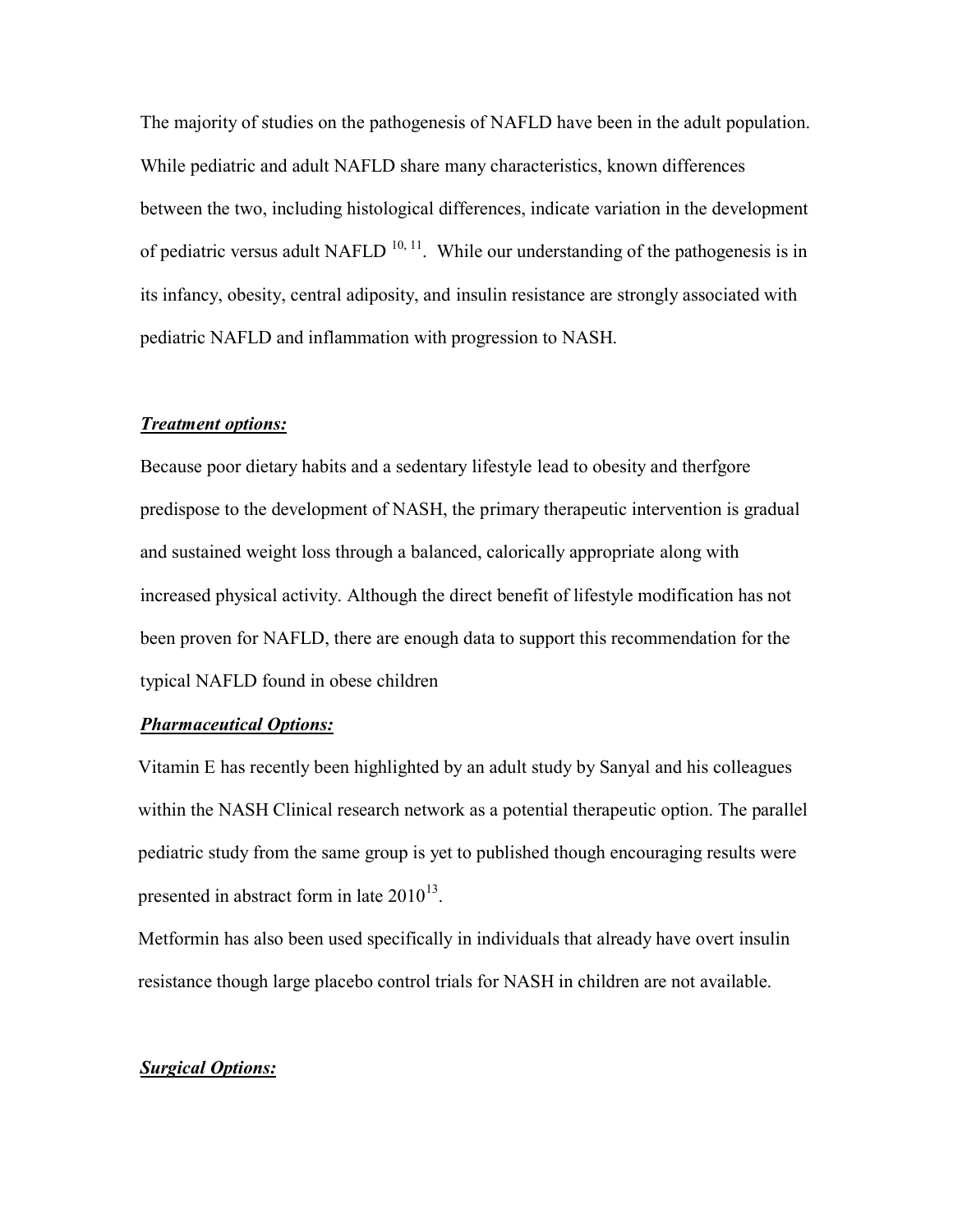The role of bariatric/weight loss surgery in adolescent obesity has become an accepted

mainstream therapeutic option. There is now an National Institutes of Health (NIH)

funded study evaluating teenagers undergoing bariatric surgery procedures (*Teen-*

*Longitudinal Assessment of Bariatric Surgery)* and their impact on obesity's attendant co-

morbidities including NAFLD  $^{12}$  $^{12}$  $^{12}$ .

# *References:*

- <span id="page-3-0"></span>1. Moran JR, Ghishan FK, Halter SA, Greene HL. Steatohepatitis in obese children: a cause of chronic liver dysfunction. Am J Gastroenterol 1983;78:374-7.
- <span id="page-3-1"></span>2. Reid AE. Nonalcoholic steatohepatitis. Gastroenterology 2001;121:710-23.
- <span id="page-3-2"></span>3. Tseng PH, Liu CJ, Kao JH, Shun CT, Chen PJ, Chen DS. Disease progression in a patient with nonalcoholic steatohepatitis. J Formos Med Assoc 2008;107:816-21.
- <span id="page-3-3"></span>4. Ekstedt M, Franzen LE, Mathiesen UL, Thorelius L, Holmqvist M, Bodemar G, Kechagias S. Long-term follow-up of patients with NAFLD and elevated liver enzymes. Hepatology 2006;44:865-73.
- <span id="page-3-4"></span>5. Schwimmer JB, Deutsch R, Kahen T, Lavine JE, Stanley C, Behling C. Prevalence of fatty liver in children and adolescents. Pediatrics 2006;118:1388- 93.
- <span id="page-3-5"></span>6. Das K, Das K, Mukherjee PS, Ghosh A, Ghosh S, Mridha AR, Dhibar T, Bhattacharya B, Bhattacharya D, Manna B, Dhali GK, Santra A, Chowdhury A. Nonobese population in a developing country has a high prevalence of nonalcoholic fatty liver and significant liver disease. Hepatology;51:1593-602.
- <span id="page-3-6"></span>7. Brunt EM, Kleiner DE, Wilson LA, Unalp A, Behling CE, Lavine JE, Neuschwander-Tetri BA. Portal chronic inflammation in nonalcoholic fatty liver disease (NAFLD): A histologic marker of advanced NAFLD-Clinicopathologic correlations from the nonalcoholic steatohepatitis clinical research network. Hepatology 2008.
- <span id="page-3-7"></span>8. Loomba R, Wesley R, Pucino F, Liang TJ, Kleiner DE, Lavine JE. Placebo in nonalcoholic steatohepatitis: insight into natural history and implications for future clinical trials. Clin Gastroenterol Hepatol 2008;6:1243-8.
- <span id="page-3-8"></span>9. Kohli R, Boyd T, Lake K, Dietrich K, Nicholas L, Balistreri WF, Ebach D, Shashidhar H, Xanthakos SA. Rapid progression of NASH in childhood. J Pediatr Gastroenterol Nutr;50:453-6.
- <span id="page-3-9"></span>10. Brunt EM, Kleiner DE, Wilson LA, Unalp A, Behling CE, Lavine JE, Neuschwander-Tetri BA. Portal chronic inflammation in nonalcoholic fatty liver disease (NAFLD): a histologic marker of advanced NAFLD-Clinicopathologic